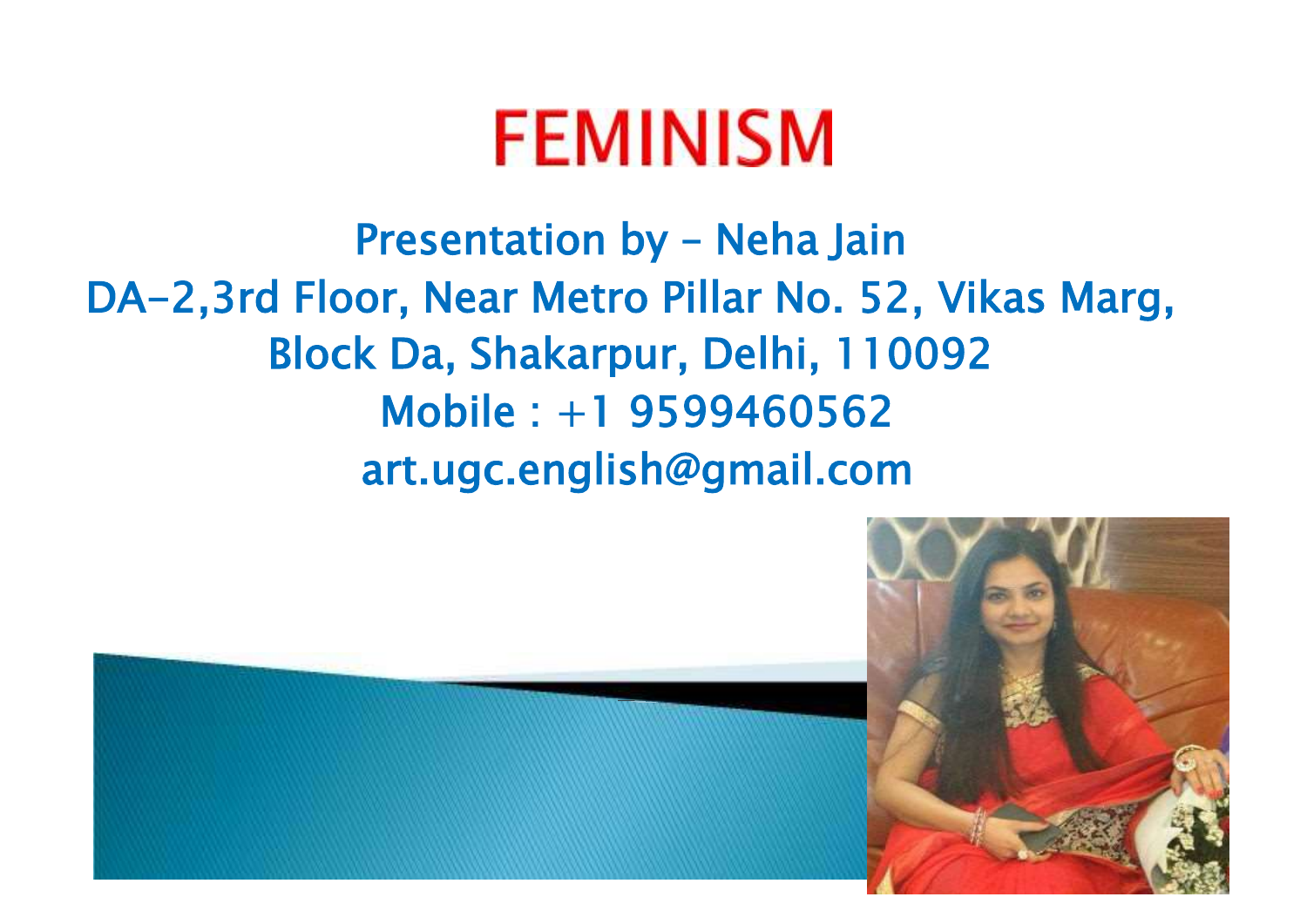In many different religions, women have been victims of male-domination. Basically every society is maledominated and several restrictions have been imposed on women by such societies. Many philosophers have expressed these thoughts alike along with several writers like Rousseau who suggested that women should be educated in order to be useful to men. Even at the turn of the twentieth century, the situation was not much different and women had little or almost no 'say' outside their respective homes. In course of time women became conscious of their injustice, exploitation and suppression which caused into the rise of Women's Liberation Movement in the beginning of the twentieth century.

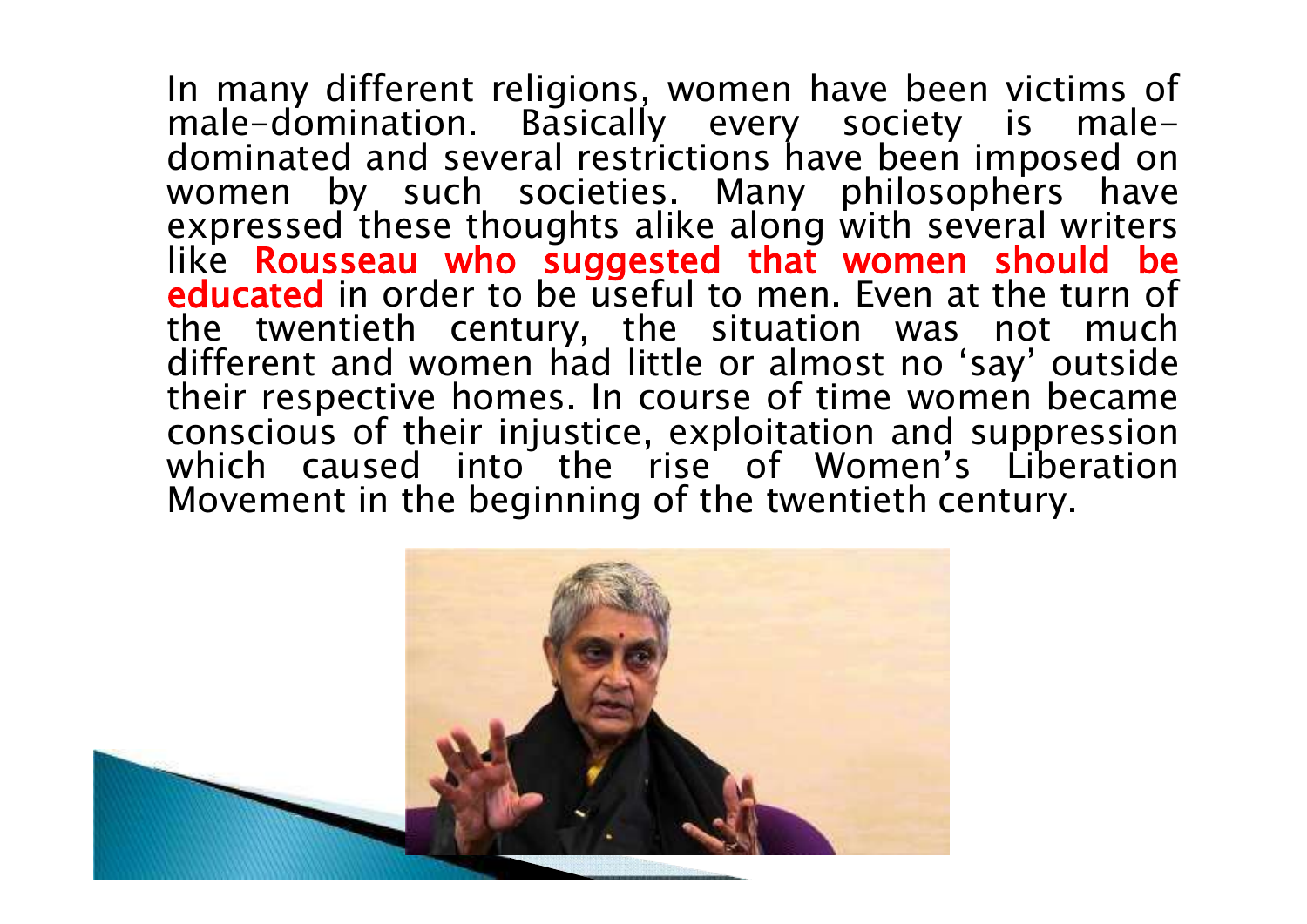**<sup>C</sup>** A political movement was started by women in England in 1903 and its main objective was to get voting rights for women. It was purely a political movement and the foremost amongst the suffragettes were **Emmeline Pankhurst (1857-1928)** and her daughters, Christabel (1880-1958) and Sylvia (1882-1960). As all Women's Suffrage Bills were rejected, the Women's Social and Political Union came into existence in the same year. The members of the union protested against the government and resorted to increasing militancy like cutting telephone lines, damaging public property, organizing huge meetings and processions, etc. Emily Davidson, one of the protestors, in 1913, committed suicide by throwing herself under the King's horse at Derby. However, all protests were crushed mercilessly by the government; militants were sent to prison; their hunger strikes were dealt with by crude forced feeding that nearly killed some of them.

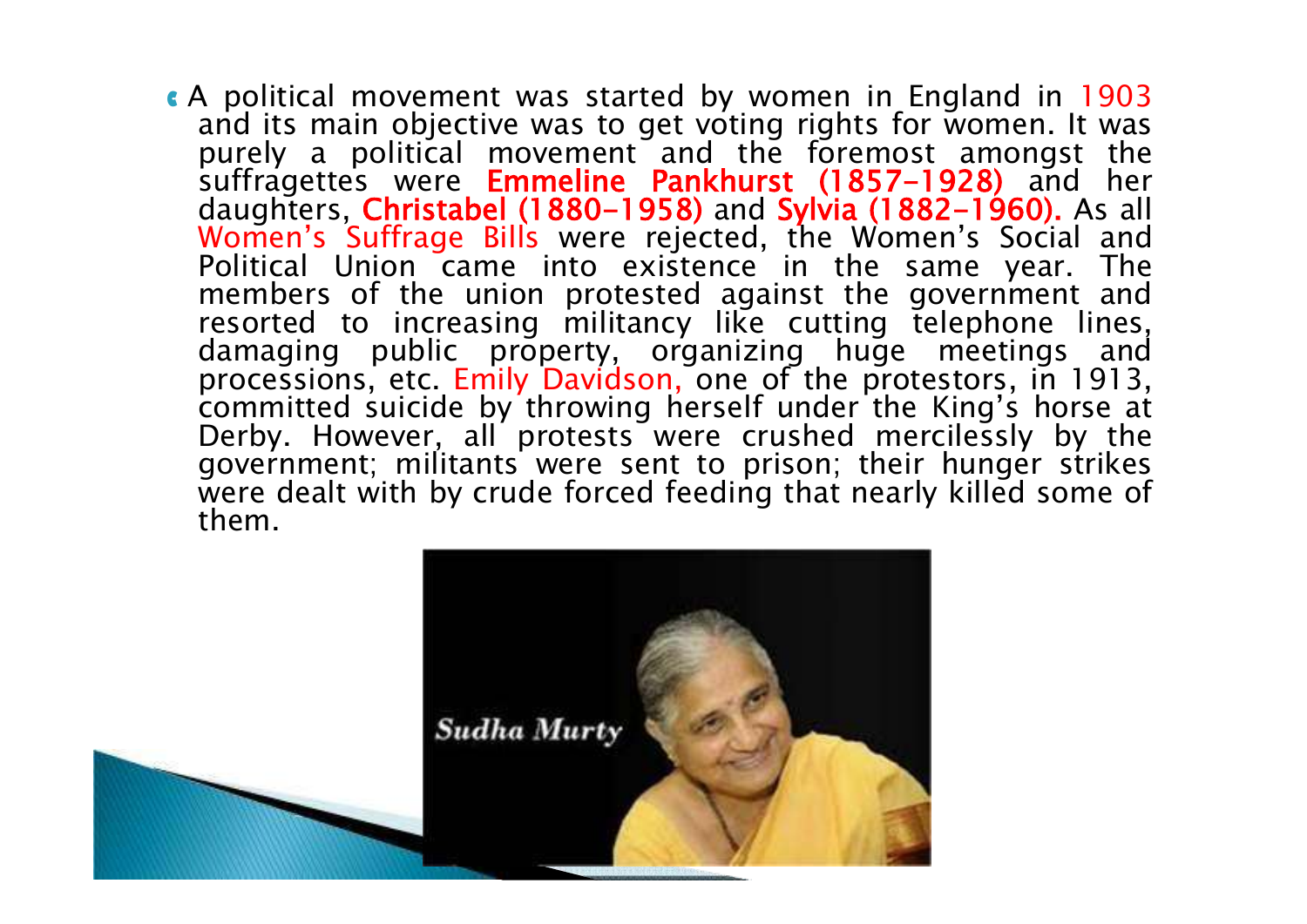The First World War provided an opportunity for women for the first time to work in the areas reserved for men only. This helped in changing the public attitude towards women's capabilities, and after the end of the war the British Government sanctioned the Bill reserving votes for certain categories of women. Surprisingly, the French women did not receive the voting right until 1944 and the Swiss women obtained it in 1971. Today, in most of the countries, including India, women have all the rights which are enjoyed by men. They have full voting rights; they can contest any election, study any subject, choose any career, apply for any job or do almost anything they please.



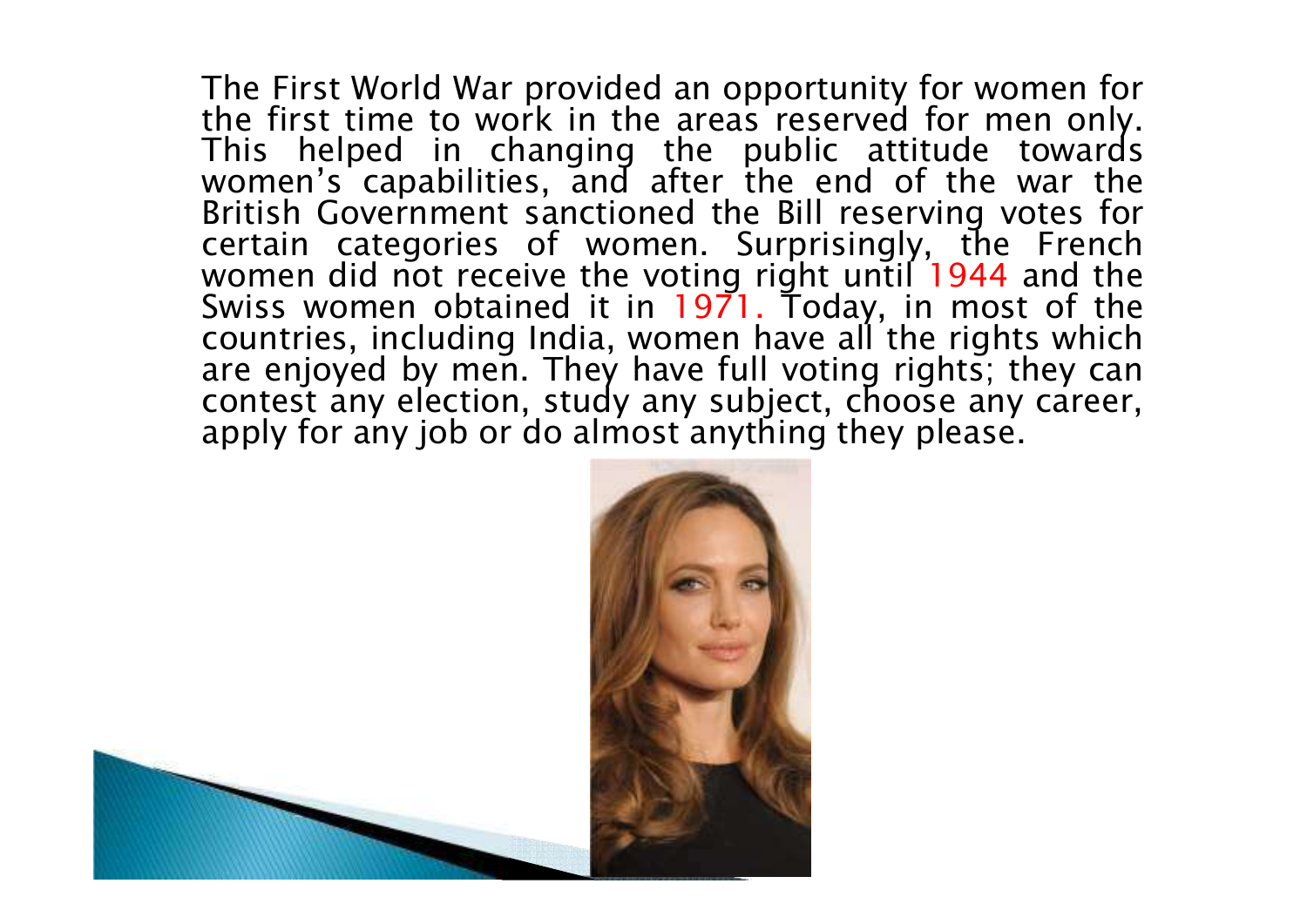Women's Liberation Movement affected social, political, economic as well as literary fields in most of the countries. It had its powerful impact on literature which helped in the emergence of Feminist literature along with Feminist Literary Criticism. Though Feminist literature and Feminist Literary Criticism came into existence in the middle of the twentieth century, the seeds were sown in the eighteenth century. It was Mary Wollstonecraft who wrote a book – A Vindication of the Rights of Women in 1792 which is regarded as the manifesto of Feminism. In her article Wollstonecraft demanded that women should be treated as human beings. According to her, 'delicacy' is not women's virtue. There were few learned men who supported this view. John Stuart Mill was one of the supporters who, in his article – The Subjection of Women (1869), condemned the domestic slavery of women and further suggested that power of earning is essential for the dignity of women. Margaret Fuller, an American writer, in her book- Woman in the Nineteenth Century (1845), expressed views alike.

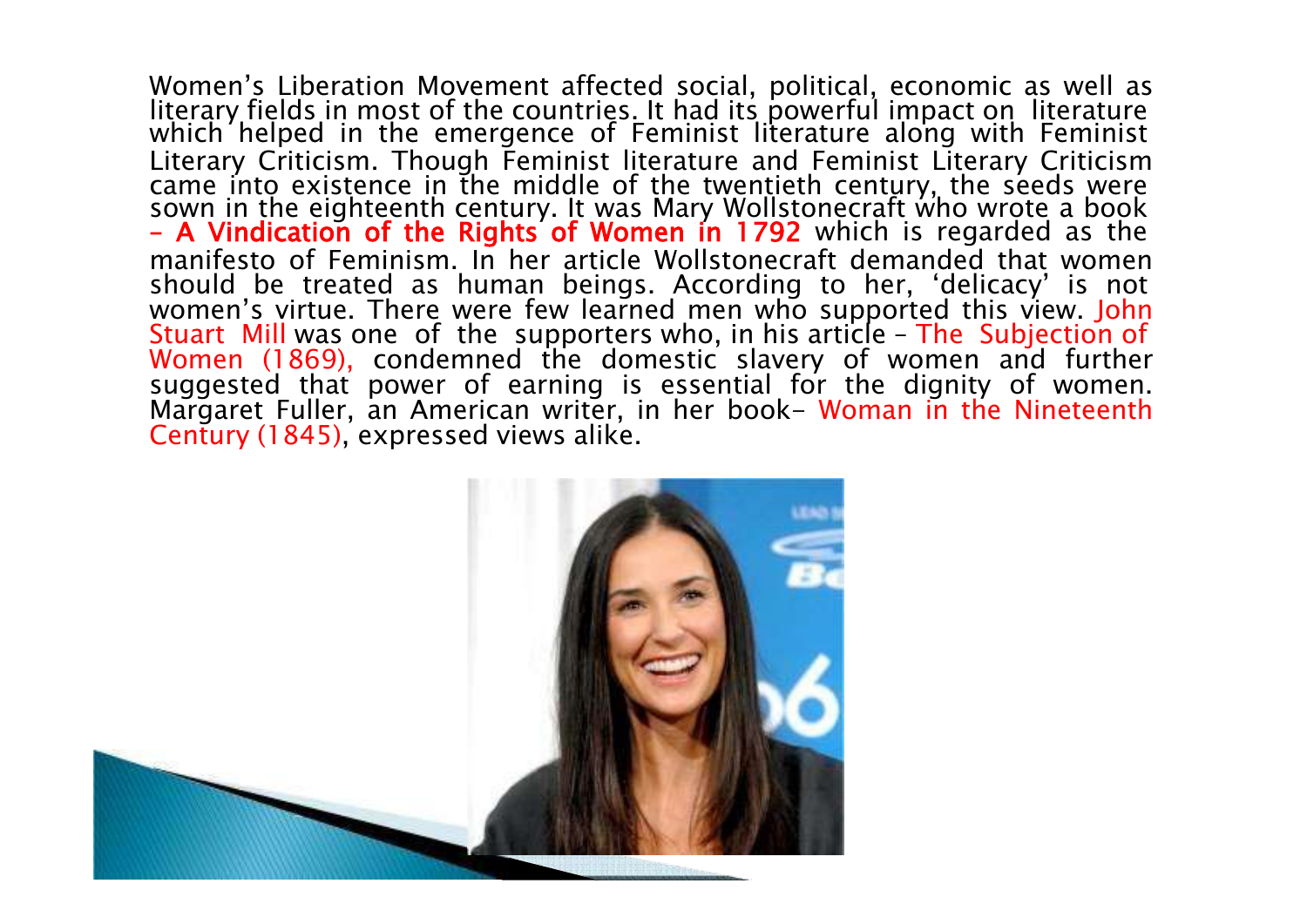It is to be noted that Women's Liberation Movement made women conscious of their rights. It made them aware of their predicament and injustice. Women became educated and education made them conscious of their selves. Some of them began to fight to bring about reforms in marriages and divorce laws. Feminist Literary Criticism is closely interrelated with the movement for social, cultural, economic freedom of women. Reading as a woman, writing as a woman and responding to the way woman is presented in literature is the prime objective of Feminist Literary Criticism.

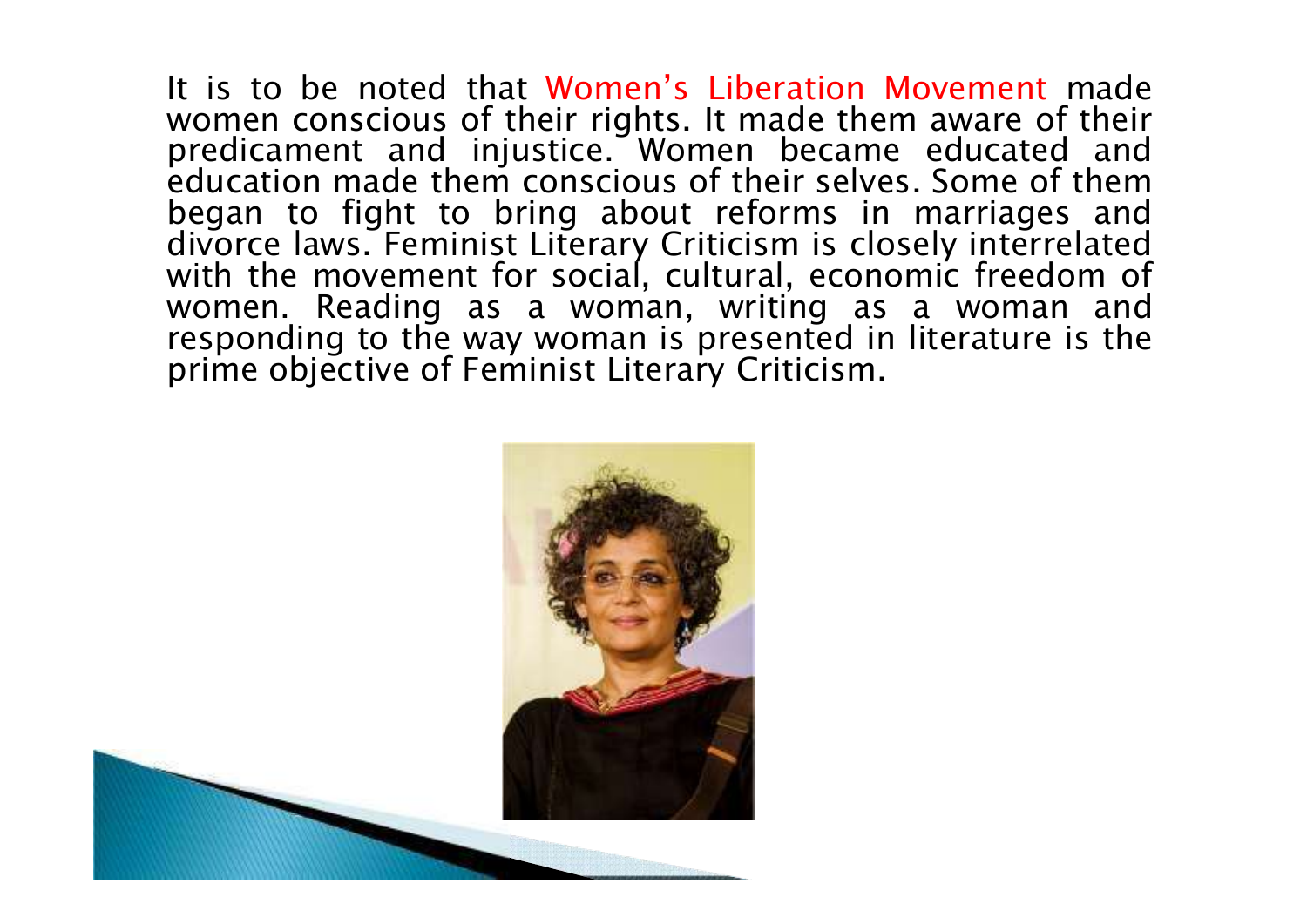An important precursor in Feminist Literary Criticism was Virginia Woolf who wrote A Room of One's Own (1929); and numerous other essays on women authors. She has written on the cultural, economic and educational disabilities within what she calls a patriarchal society which has prevented women from realizing their productive skills and creative abilities. Virginia's work expresses antagonism against the denial of the opportunities of education and lucrative employment to women. She focuses on the issues relating to feminism in the material conditions that prevailed in her times.

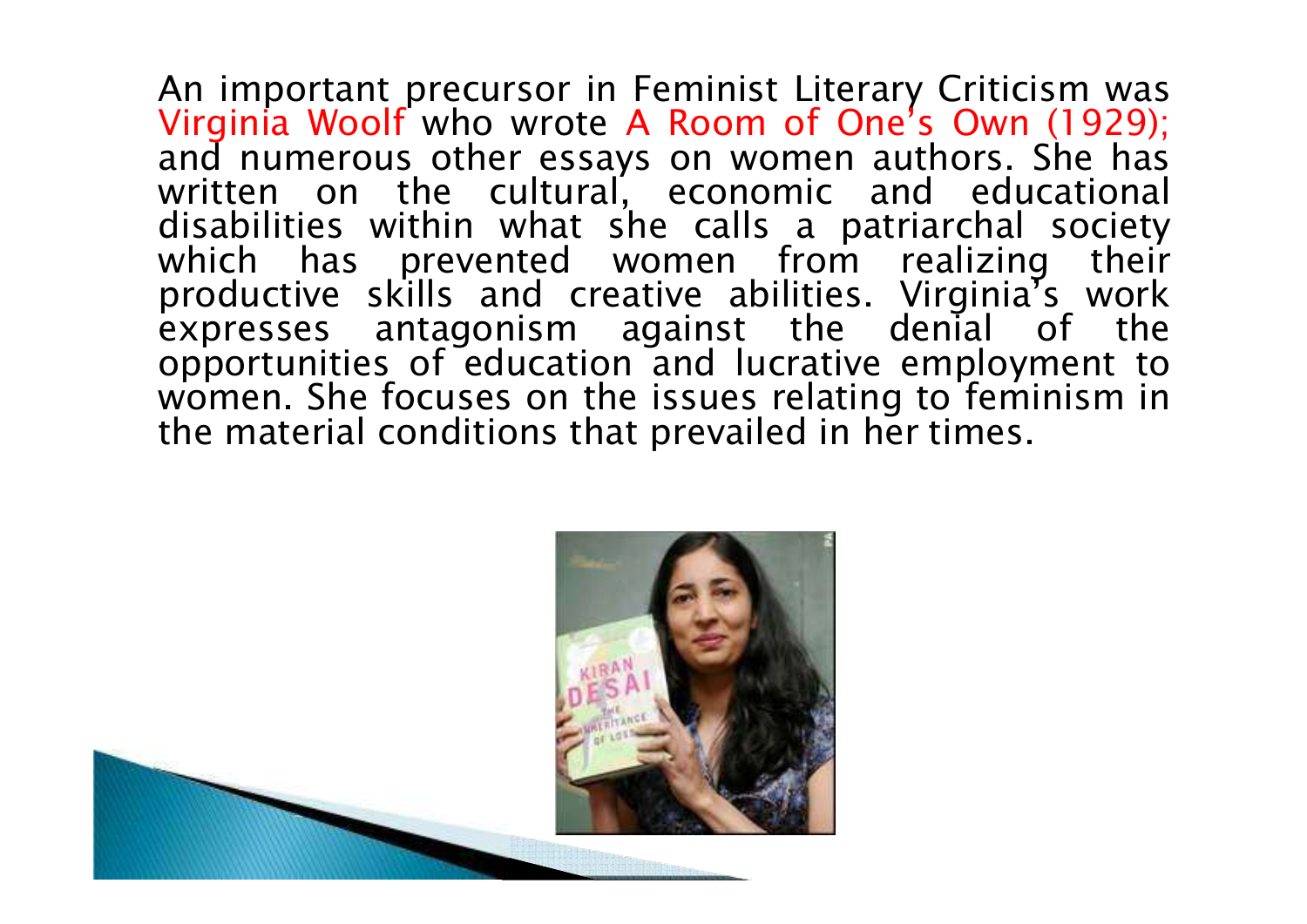The foundation for feminist studies was laid in France by Simone de Beauvoir. An intensively critical mode was launched by her in the book, The Second Sex published in 1949. She pointed out that women constitute half of human race and still have to occupy subordinate position in the society. According to her, women areidentified as merely negative objects; and men wrote about women in literature in a stereo-typed derogatory manner. Simone de Beauvoir being radical feminist suggested that women should avoid marriages and stop begetting children; instead, first, they should obtain financial independence.

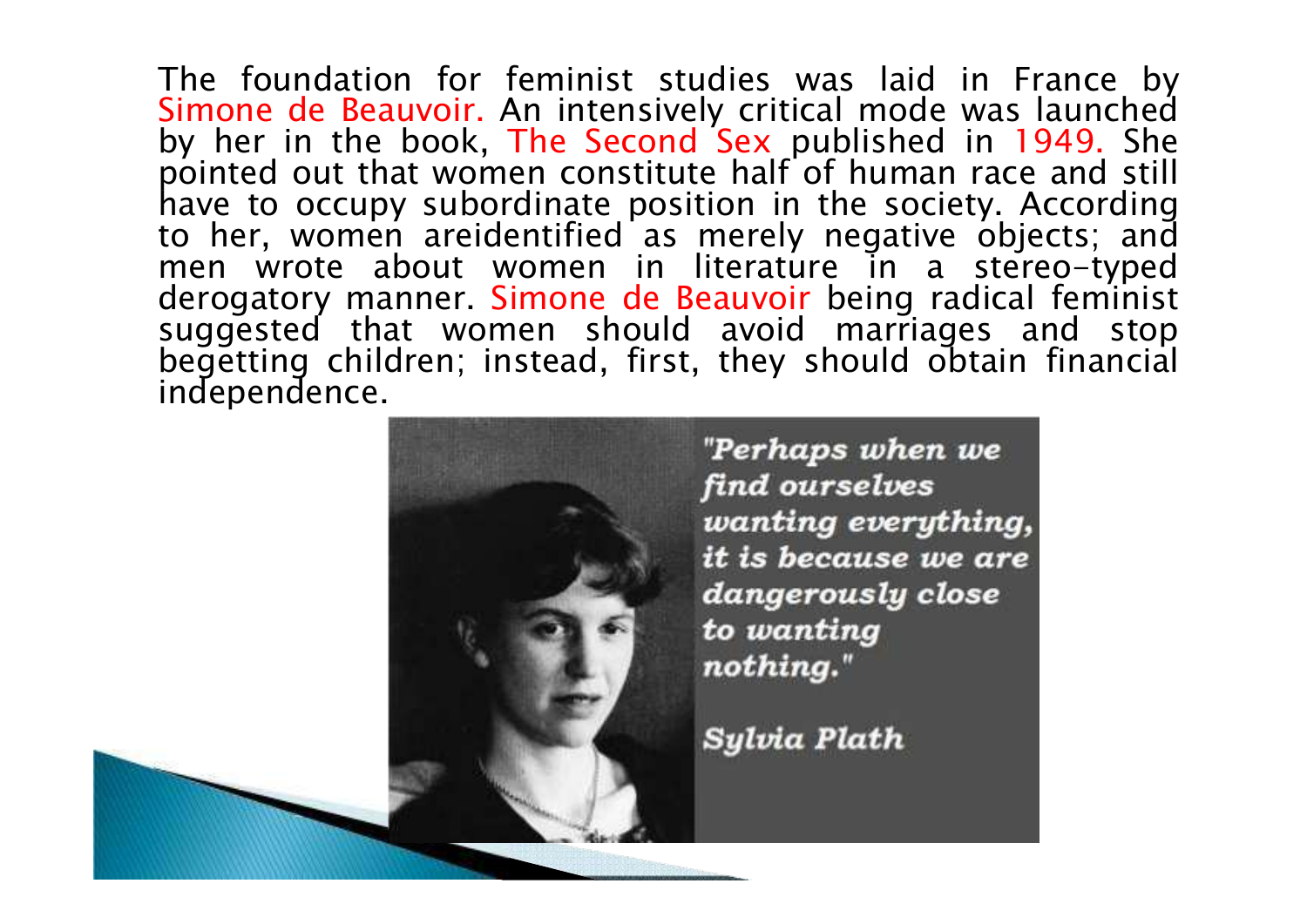In America modern Feminist Criticism was inaugurated by Mary Ellman's Thinking about Women (1968). Kate Millet published her relentless book Sexual Politics in 1969, in which she makes scornful attack on patriarchy, that is, the rule of the father. She thinks that patriarchy has distorted the status, dignity and role of women in society. Millet distinguishes sex from gender clarifying that sex is biological whereas gender is a cultural construct. In her book-*Sexual* Politics, by politics she means the mechanisms which express and enforce the relations of power in society. According to her, society everywhere manipulates in such a way that the supremacy of man and the subordination of woman is maintained in every field.

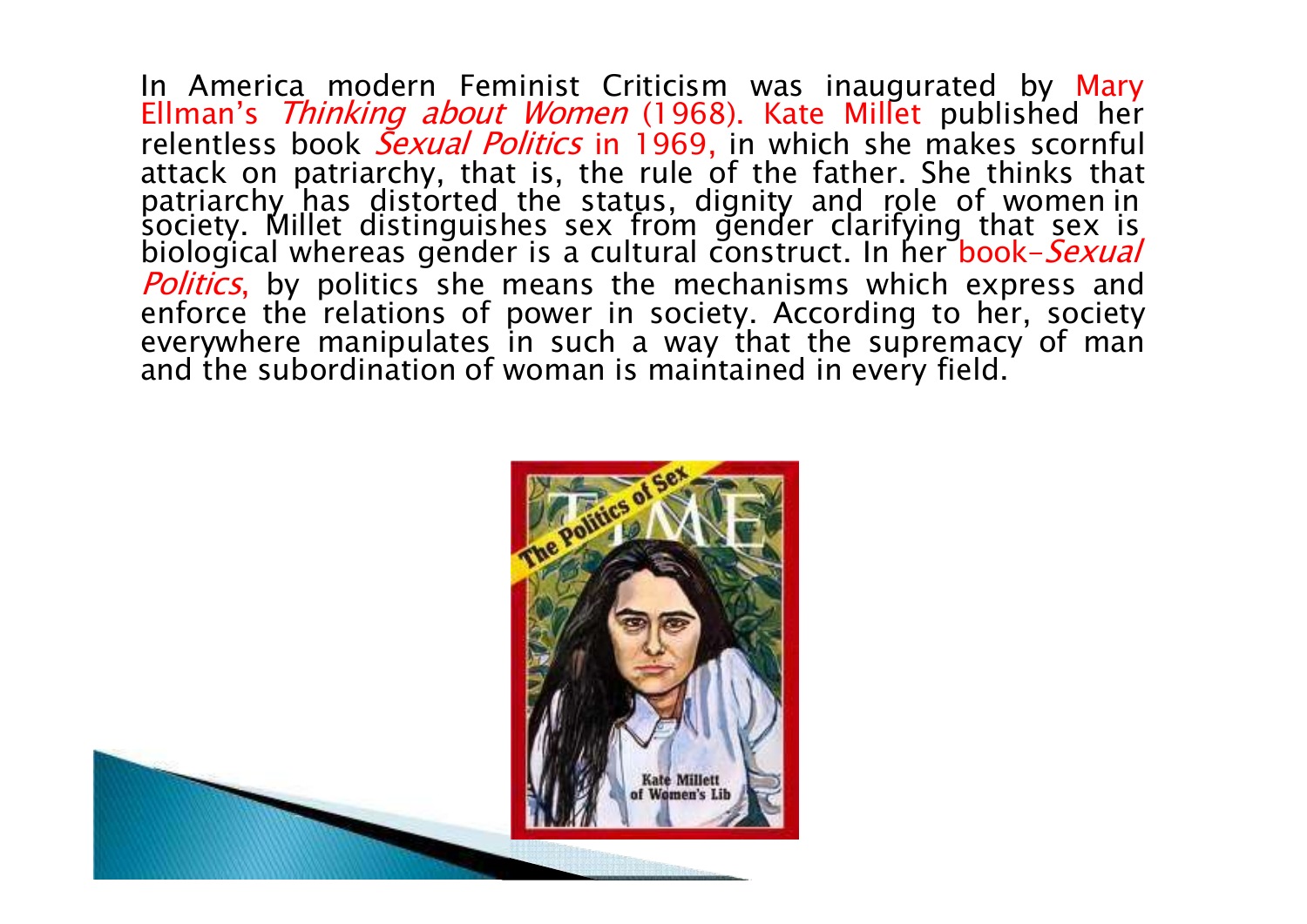Another book which sensationalized the movement was written by Betty Friedon who was also an American feminist. The book is titled as *Feminine Mystique* in which Betty states that many women who are married and play important roles of devoted wives and loving mothers do look happy; but in reality they are not, because they do not have independent identities of their own. Betty Friedon, in her second book, The Second Stage (1981), emphasizes her view that humanity can survive only if women make certain compromises.

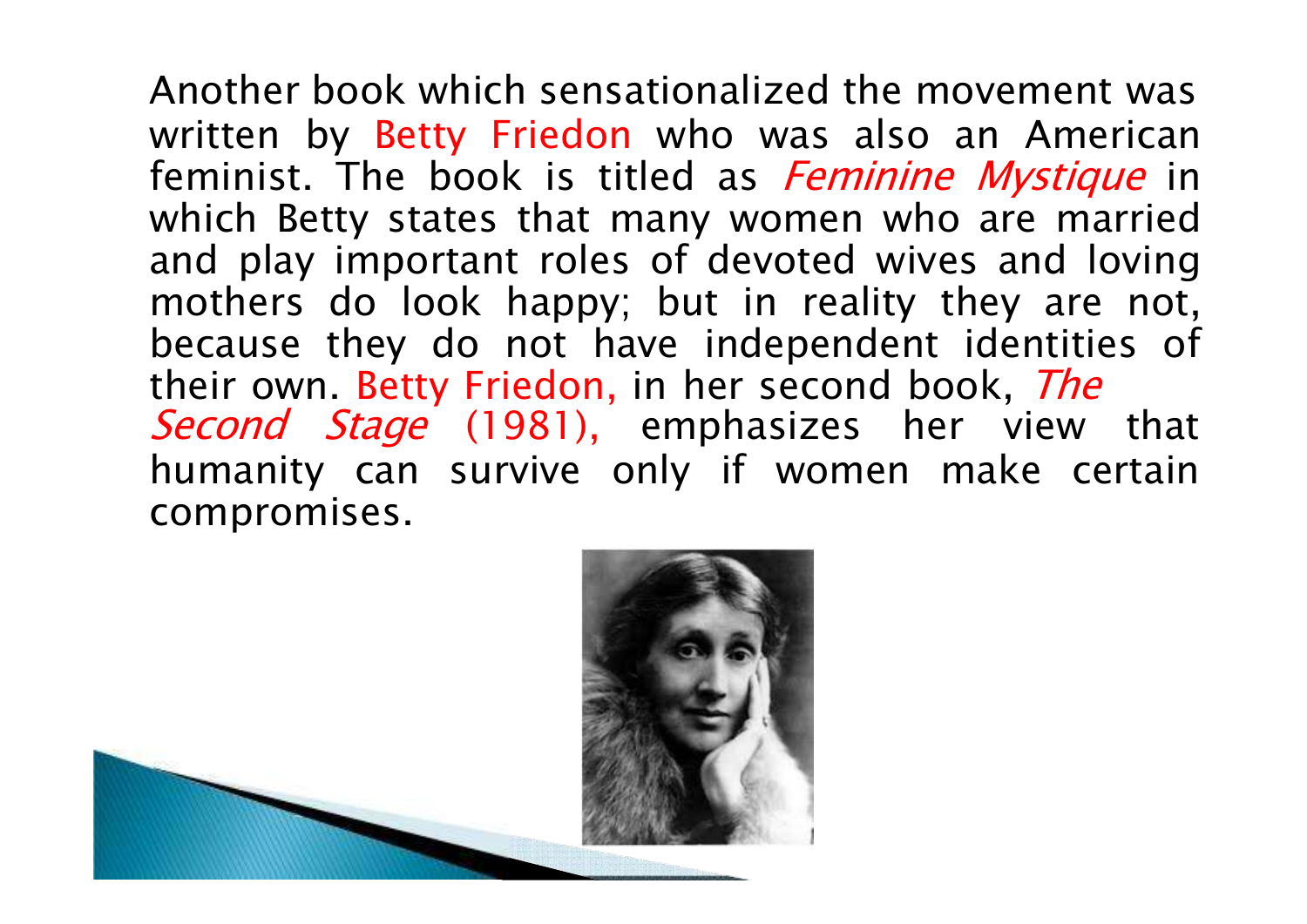Since 1969 there has been an explosion of feminist writing. Socialist feminists asserted that women's inferior status is due to the unequal distribution of wealth. The underestimating of women's position aligns feminism with that of Marxism which defends the underprivileged. Feminism even recalls to the mind the ideology of the Black who criticized the White women. Thus there were different groups of feminists but their objective was one and the same.

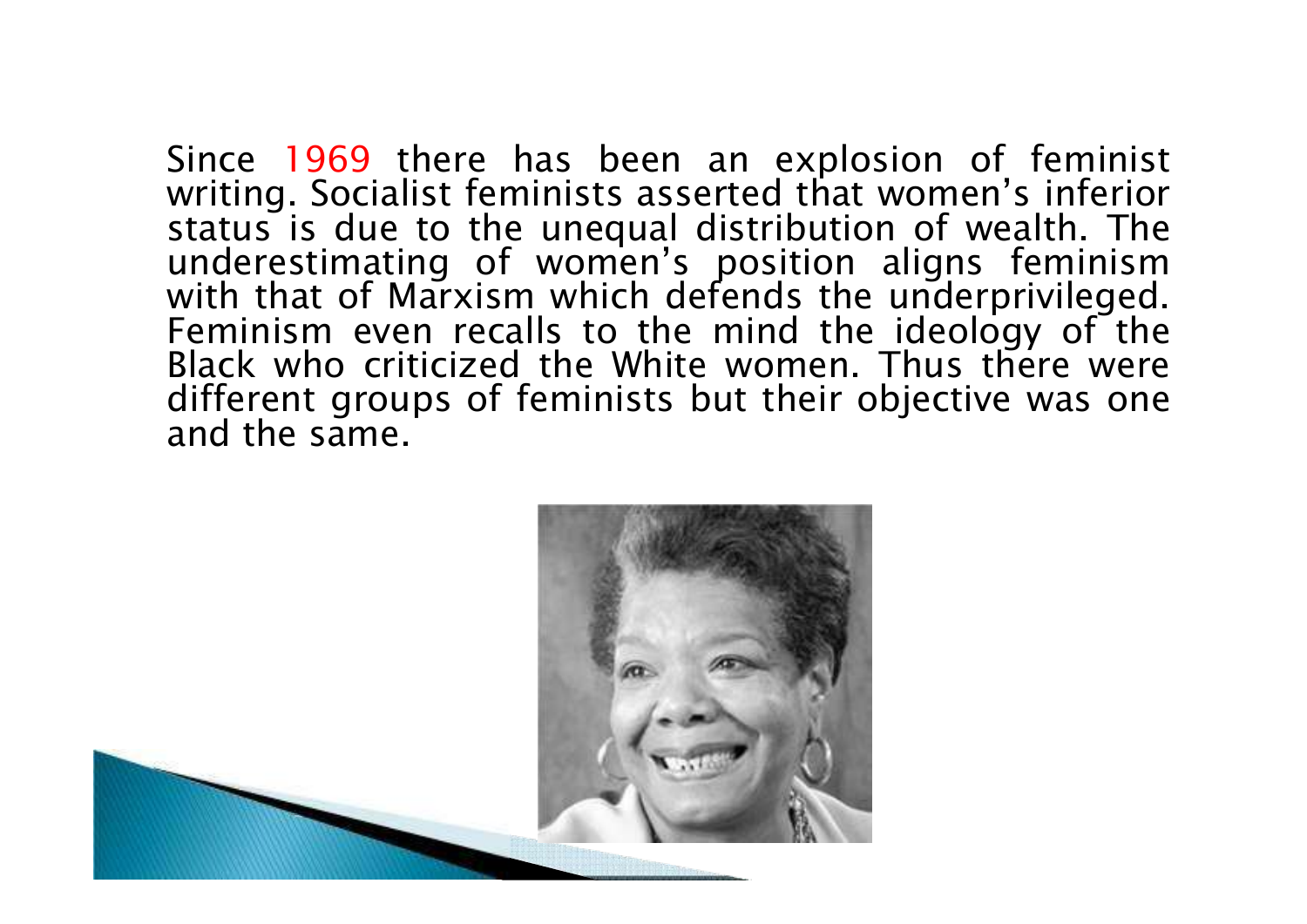One of the famous feminist critics, Elaine Showalter remarks that the modern feminist movement displays the urgency of religious awakening. It is widely held that one's sex is determined by an anatomy; whereas terms like masculine and feminine are largely decided by patriarchal bias. According to Simone de Beauvoir, "One is not born but rather becomes a woman. It is a signification as <sup>a</sup> whole that produces <sup>a</sup> woman. The masculine is identified as active, dominating, adventurous, rational and creative; whereas the feminine is identified as passive, acquiescent, timid, emotional and conventional".

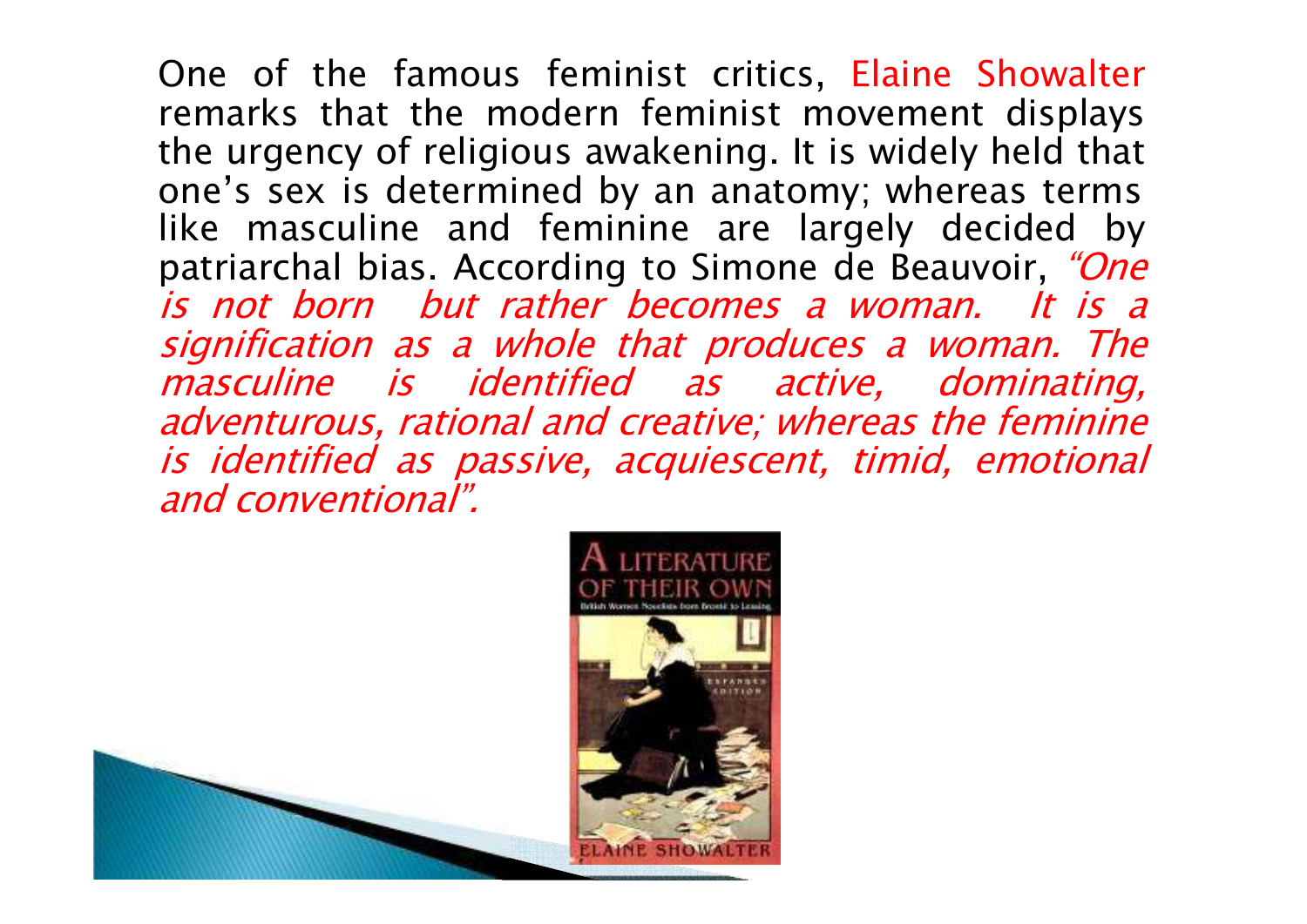The masculine ideology prevails throughout great literature which has been written up till now by men for men. Typically highly regarded classics focus on male protagonists. For instance, Oedipus, Ulysses, Hamlet, Othello, Tom Jones, Huck Finn, etc. These classics embody masculine traits and express manly feelings. The role of women in such books is marginal and subordinate; and they are represented as complementary to men. Such works lack independent female role models and are greatly occupied with masculine interests. Even critical comments of such works of literature are gender-biased. Modern feminists want to justify to female point of view. They want to avoid sexual bias and identify and focus on recurrent images of women in literature especially created by men. Modern feminists nowadays concentrate on what Elaine *Showalter calls 'Gynocriticism'-criticism which exclusively concerns* itself with production, motivation and analysis of writing by women on women; and developing a specifically female framework for dealing with such works.

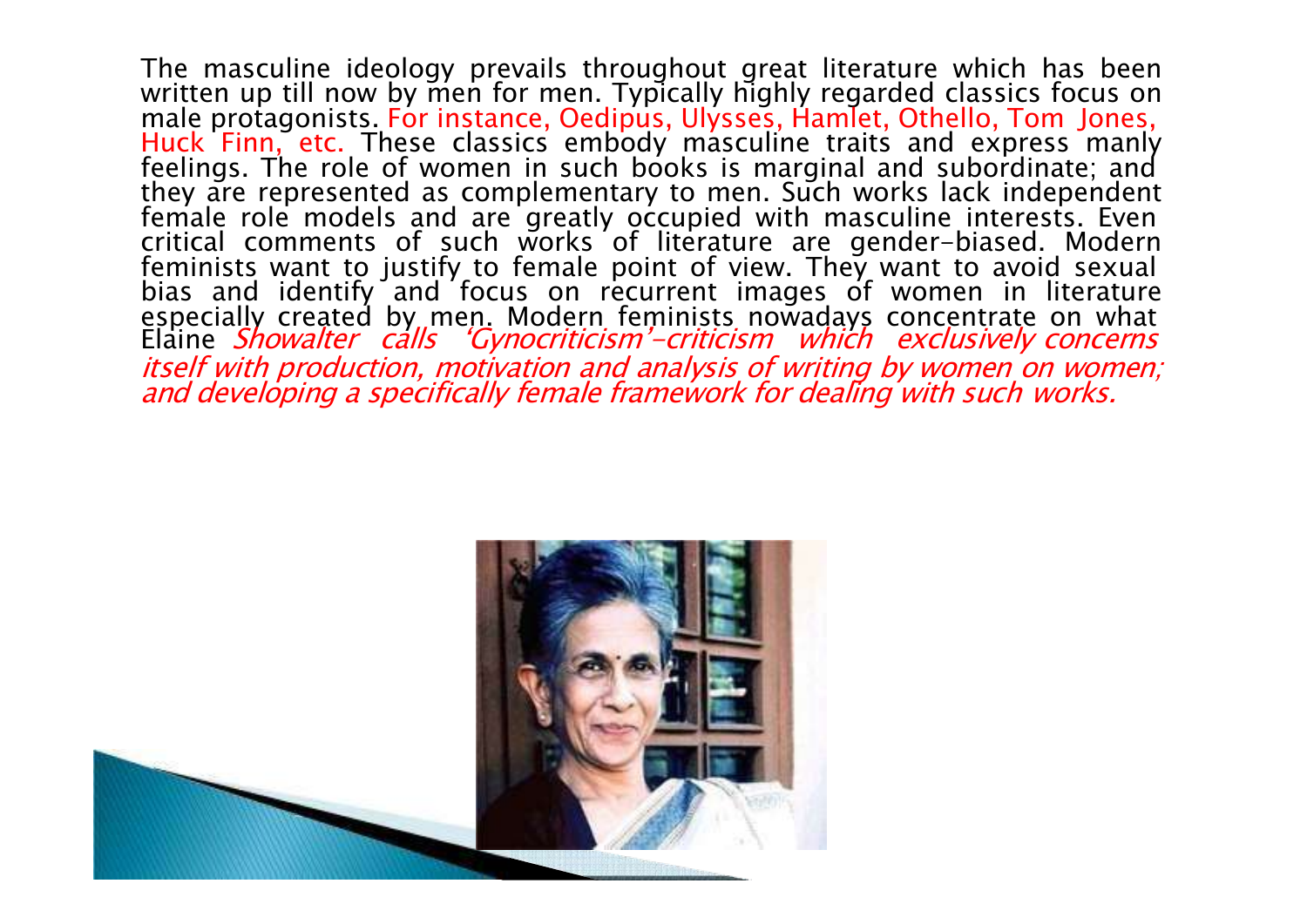Gynocritics are chiefly concerned with feminine subject matters in literature written by women like the world of domestic life, special experiences of being pregnant, giving birth to a child or nurturing a baby, the relationship between mother and daughter or between woman and woman, etc. Gynocritics believe that women feel and think in their own peculiar way as their languages, passions, emotions, feelings, thoughts, ideas, expressions, gestures, etc. are different than that of men. Feminist writers refuse to accept the images of women as portrayed by male writers thinking that these images of women lack authenticity. Carlo Christ, one of the feminists, rightly remarks that women have not experienced their own experiences. In this way modern feminist critics want to enlarge and reorder the literary canon.

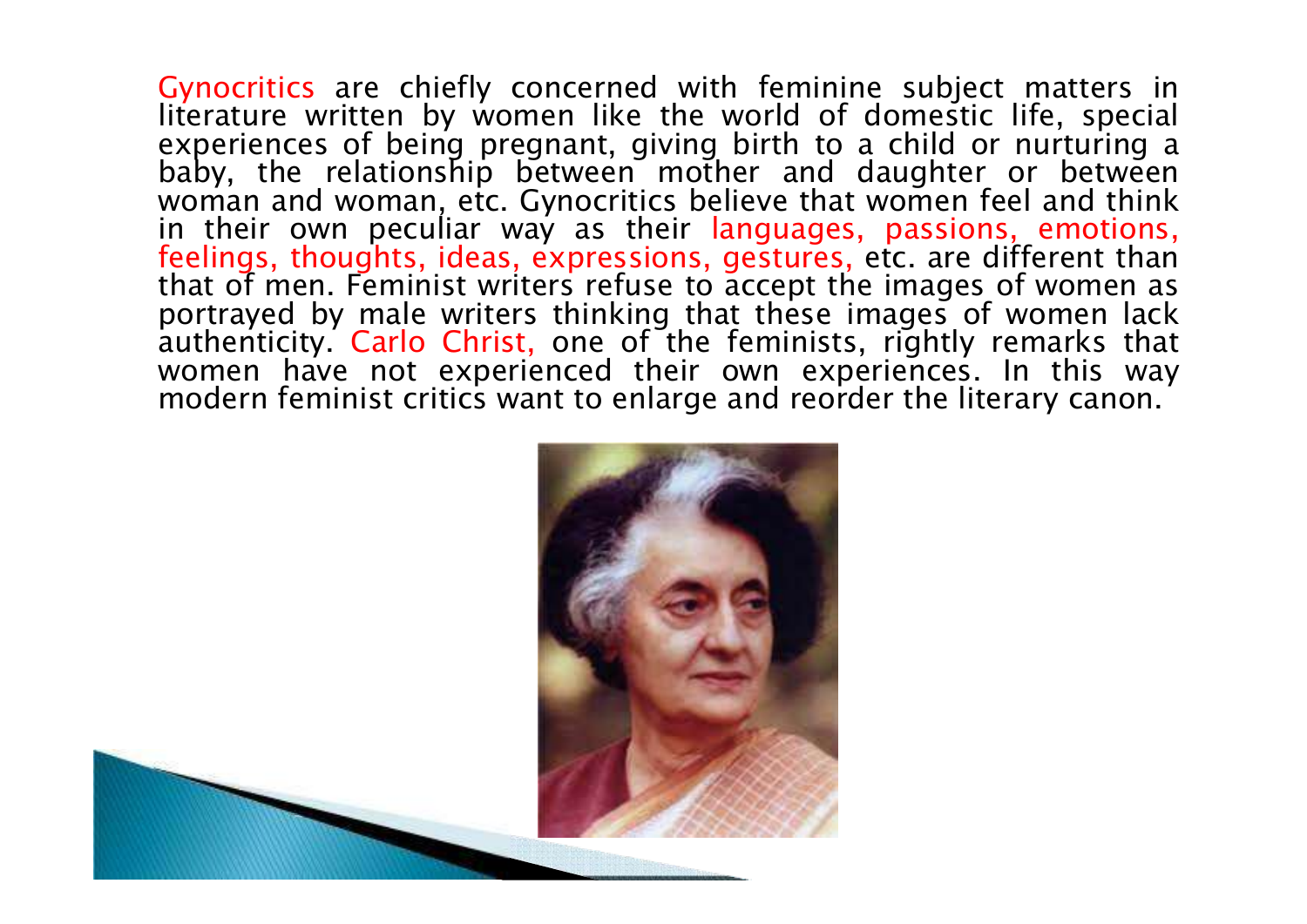Feminist studies have raised the status of many female writers. Many of them are engaged in thematic studies of writings by women and about women. Patricia Meyer Spacks commented upon the English and American women novelists of the last three centuries in her book The Female Imagination (1975). Ellen Moer, in her book Literary Women (1976), reviewed major women novelists in England, America and France. Elaine Showalter published her book A Literature of Their Own (1977) which is on British writers.

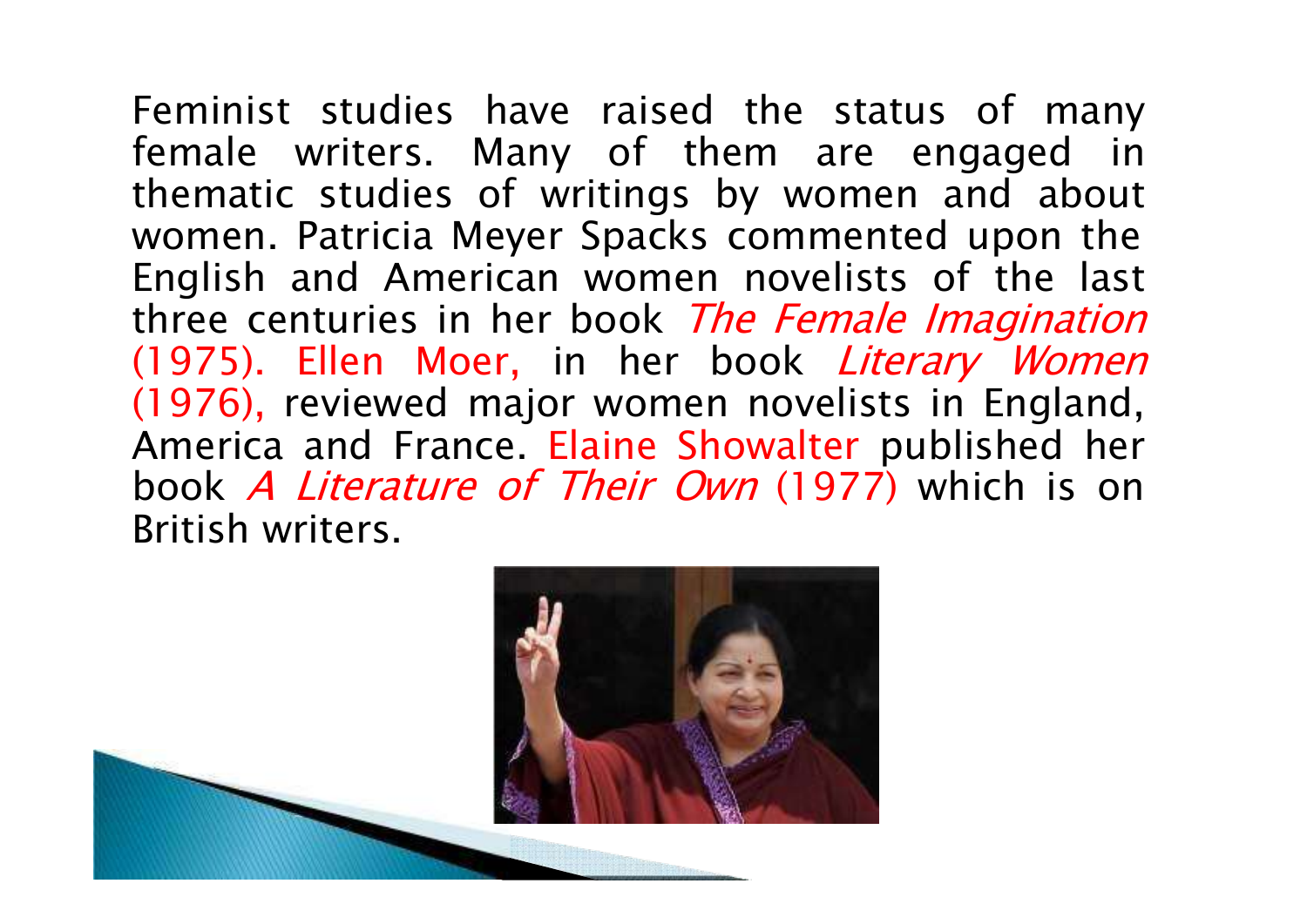**<sup>C</sup>** Gynocritics seek to formulate a female framework for the analysis of women's literature and to develop new models based on the study of female experiences rather than adopting male models and theories. Gynocritics take into account the feminist research done in the field of anthropology, history, psychology and sociology in order to formulate their critical principles. The Feminist Literary Criticism involves the feminist as a reader offering different interpretations of the images of women projected in the male-created texts. It also involves the feminist as a writer to challenge the male gaze in literature and at the same time to rewrite, recast and recreate the male-created texts from the feminist perspective.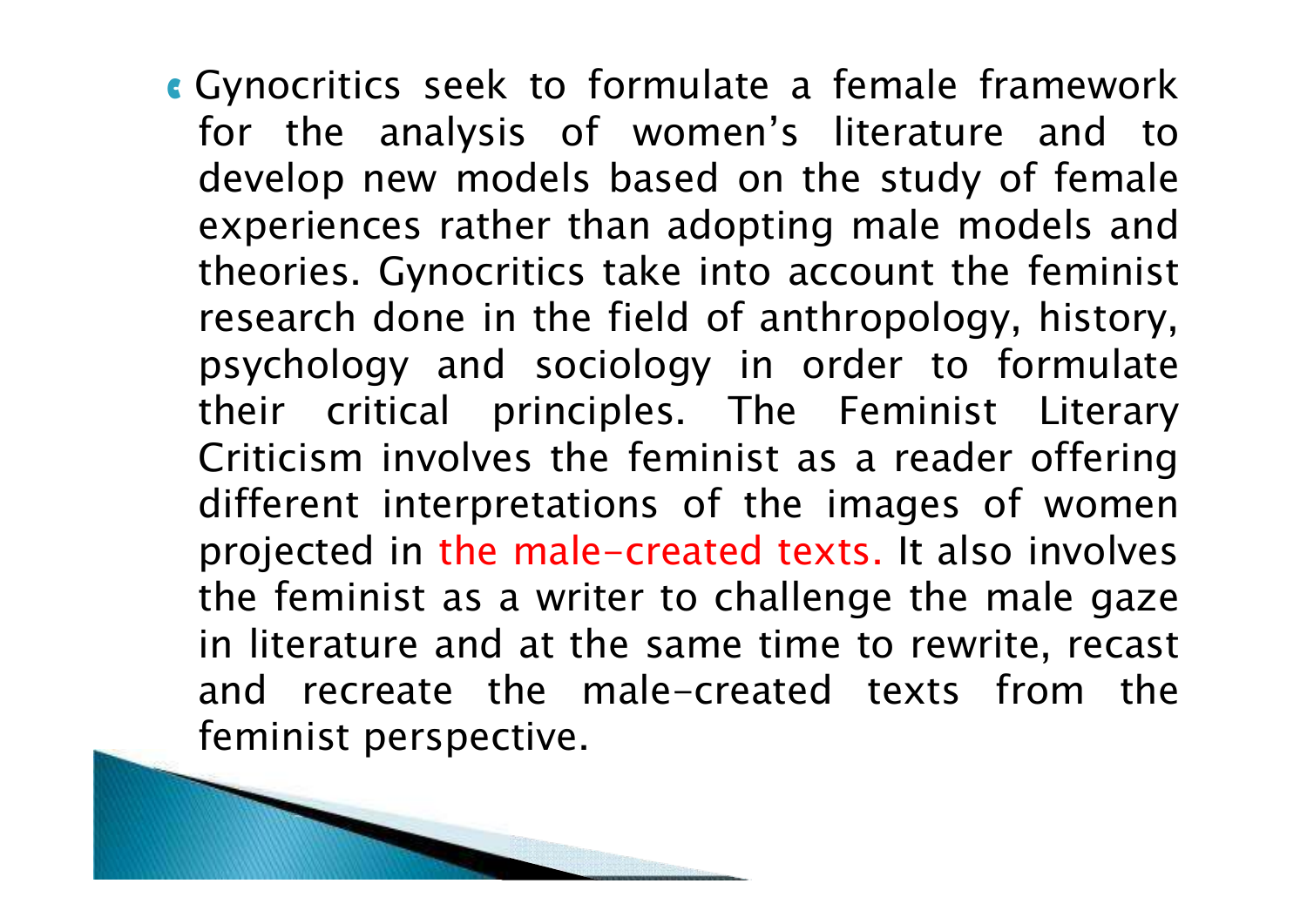**C** By the mid of 1970s, Feminist Literary Criticism was an international movement with a wide conflicting range of theoretical concerns. Feminist Literary Criticism has provided an opportunity to look at 'women' in literature from women's point of view. It is concerned with women as the producer of textual meanings with the history, themes, genres and structures of literature created by women. Feminism is said to have links with post-modernism. The French Feminist Criticism has been largely influenced by Jacques Lacan's interpretation of Freud; whereas Anglo-American Feminist Criticism has been deeply rooted in the socio-cultural setting. All the schools of Feminism have a common goal of restoring woman to her rightful place in literature.

and the second state of the contract of